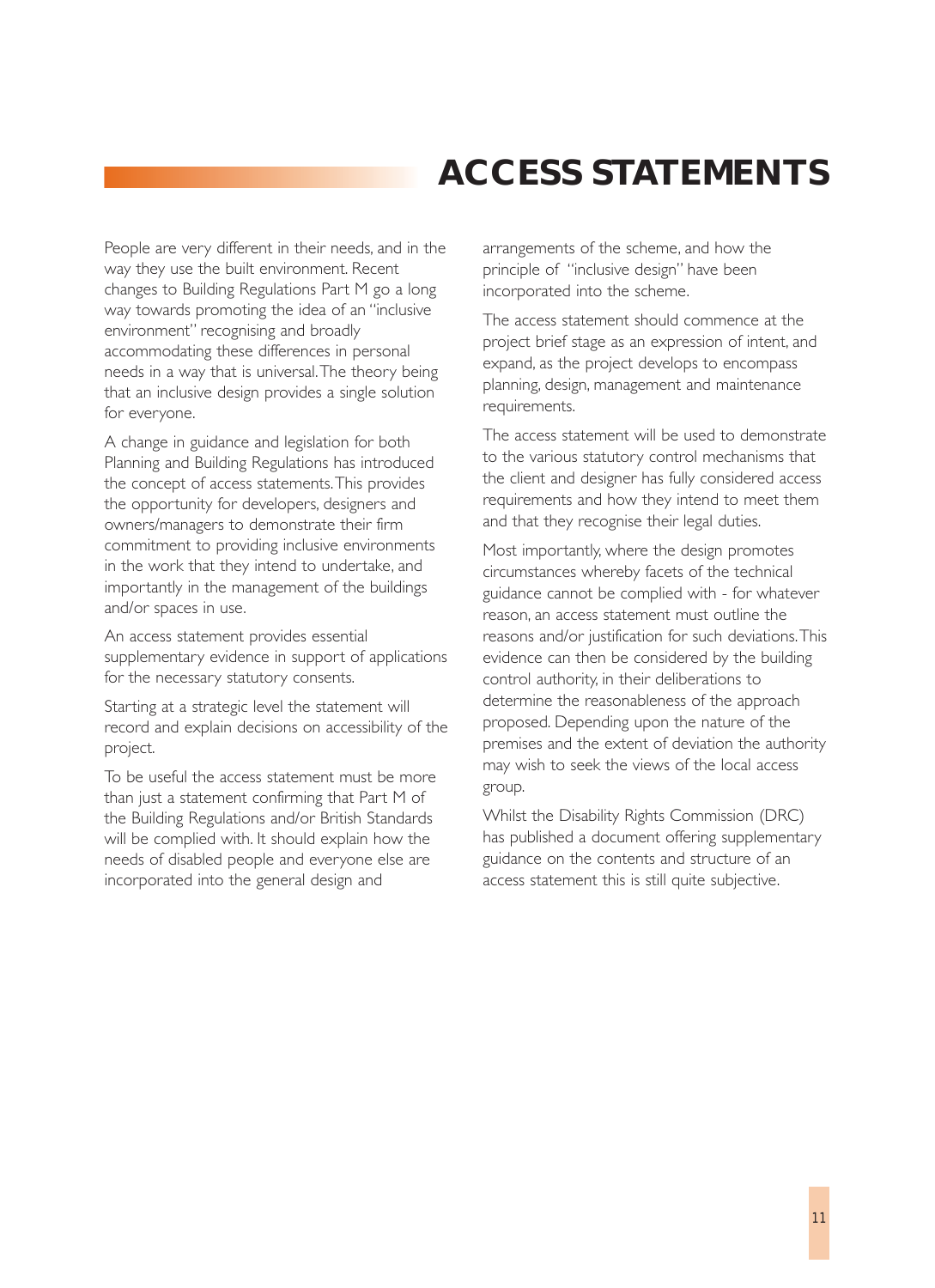In an attempt to offer some further direction an Access Statement Template has been prepared and incorporated purely for guidance.

### **Access/Egress Statement**

| <b>Contact details</b><br><b>Applicants name</b><br>Name:<br>Name:<br>Address:<br>Address:<br>Post code:<br>Post code:<br>Telephone:<br>Telephone:<br>Fax No:<br>E-mail:<br><b>Description of development</b><br>To include description of proposed works. Size of proposed works, building use, number of occupiers,<br>perceived modes of transport etc.<br>Approved Document M (2004):<br>BS8300 (2001):<br>CAE Good Loo Design Guide (2004):<br>Building Bulletin 91 (Schools):<br>Other (please elaborate below):<br>Sport England (Sports Facilities)<br>Philosophy and approach<br>Overview of the developer's philosophy regarding access for disabled people and inclusive design.<br>This section must include specific examples of how individual design proposals within the project reflect this<br>philosophy.<br>Reference to current/pending legislation may also be relevant. | Date:                                   |  |
|------------------------------------------------------------------------------------------------------------------------------------------------------------------------------------------------------------------------------------------------------------------------------------------------------------------------------------------------------------------------------------------------------------------------------------------------------------------------------------------------------------------------------------------------------------------------------------------------------------------------------------------------------------------------------------------------------------------------------------------------------------------------------------------------------------------------------------------------------------------------------------------------|-----------------------------------------|--|
|                                                                                                                                                                                                                                                                                                                                                                                                                                                                                                                                                                                                                                                                                                                                                                                                                                                                                                |                                         |  |
|                                                                                                                                                                                                                                                                                                                                                                                                                                                                                                                                                                                                                                                                                                                                                                                                                                                                                                | <b>Agents name</b>                      |  |
|                                                                                                                                                                                                                                                                                                                                                                                                                                                                                                                                                                                                                                                                                                                                                                                                                                                                                                |                                         |  |
|                                                                                                                                                                                                                                                                                                                                                                                                                                                                                                                                                                                                                                                                                                                                                                                                                                                                                                |                                         |  |
|                                                                                                                                                                                                                                                                                                                                                                                                                                                                                                                                                                                                                                                                                                                                                                                                                                                                                                |                                         |  |
|                                                                                                                                                                                                                                                                                                                                                                                                                                                                                                                                                                                                                                                                                                                                                                                                                                                                                                |                                         |  |
| Design standard followed:                                                                                                                                                                                                                                                                                                                                                                                                                                                                                                                                                                                                                                                                                                                                                                                                                                                                      |                                         |  |
|                                                                                                                                                                                                                                                                                                                                                                                                                                                                                                                                                                                                                                                                                                                                                                                                                                                                                                |                                         |  |
|                                                                                                                                                                                                                                                                                                                                                                                                                                                                                                                                                                                                                                                                                                                                                                                                                                                                                                |                                         |  |
|                                                                                                                                                                                                                                                                                                                                                                                                                                                                                                                                                                                                                                                                                                                                                                                                                                                                                                |                                         |  |
|                                                                                                                                                                                                                                                                                                                                                                                                                                                                                                                                                                                                                                                                                                                                                                                                                                                                                                |                                         |  |
|                                                                                                                                                                                                                                                                                                                                                                                                                                                                                                                                                                                                                                                                                                                                                                                                                                                                                                | CAE Designing for Accessibility (2004): |  |
|                                                                                                                                                                                                                                                                                                                                                                                                                                                                                                                                                                                                                                                                                                                                                                                                                                                                                                |                                         |  |
|                                                                                                                                                                                                                                                                                                                                                                                                                                                                                                                                                                                                                                                                                                                                                                                                                                                                                                |                                         |  |
|                                                                                                                                                                                                                                                                                                                                                                                                                                                                                                                                                                                                                                                                                                                                                                                                                                                                                                |                                         |  |
|                                                                                                                                                                                                                                                                                                                                                                                                                                                                                                                                                                                                                                                                                                                                                                                                                                                                                                |                                         |  |
|                                                                                                                                                                                                                                                                                                                                                                                                                                                                                                                                                                                                                                                                                                                                                                                                                                                                                                |                                         |  |
|                                                                                                                                                                                                                                                                                                                                                                                                                                                                                                                                                                                                                                                                                                                                                                                                                                                                                                |                                         |  |
|                                                                                                                                                                                                                                                                                                                                                                                                                                                                                                                                                                                                                                                                                                                                                                                                                                                                                                |                                         |  |
| Key access issues of the design                                                                                                                                                                                                                                                                                                                                                                                                                                                                                                                                                                                                                                                                                                                                                                                                                                                                |                                         |  |
|                                                                                                                                                                                                                                                                                                                                                                                                                                                                                                                                                                                                                                                                                                                                                                                                                                                                                                |                                         |  |

- *Approach*
- *Parking*
- *Entrances*
- *Horizontal circulation*
- *Vertical circulation*
- *Access to services*
- *Emergency Egress etc.*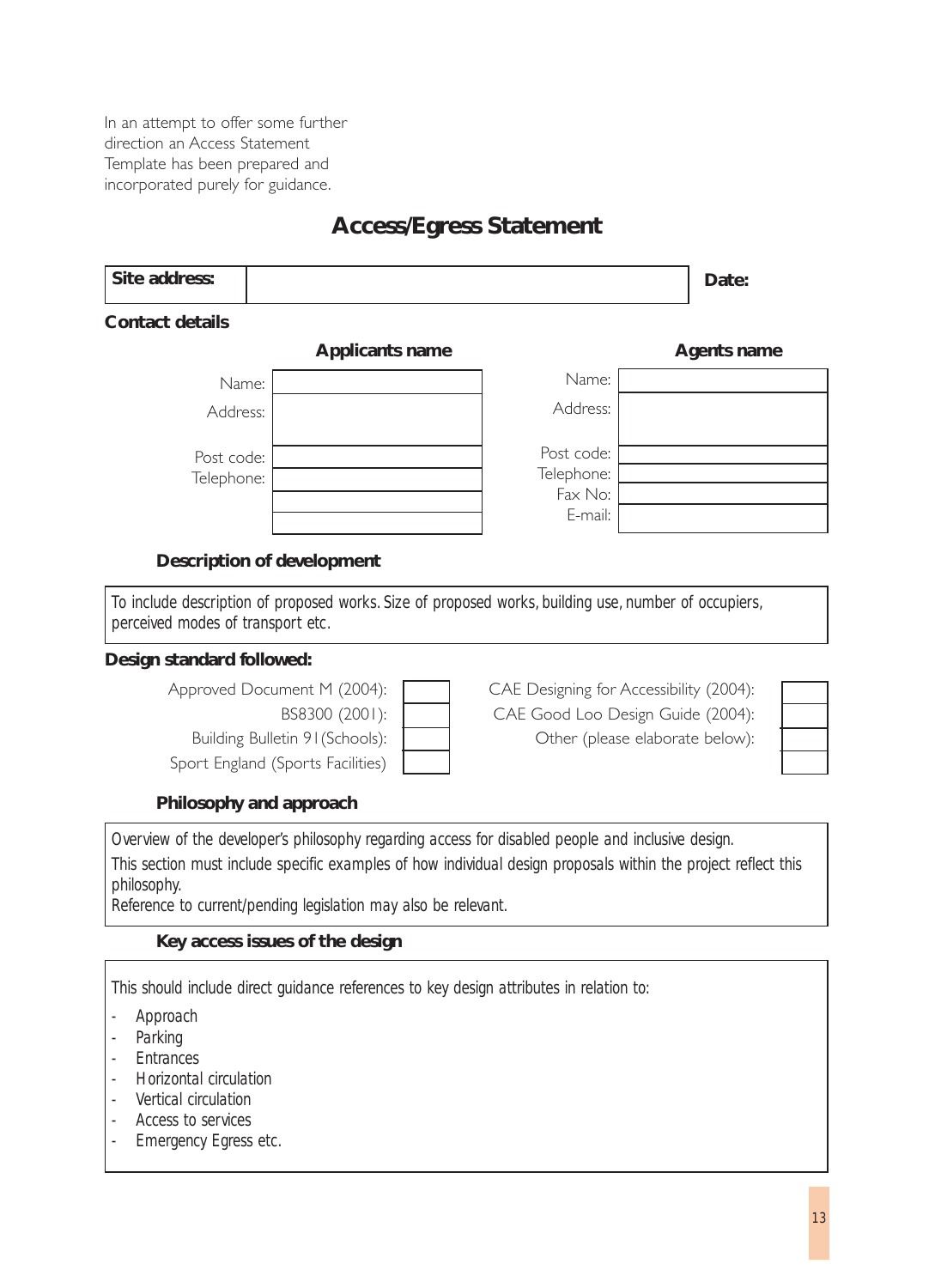#### **Sources of advice and consultation**

*Include references to relevant British Standards Consultation with planners, conservation officers, access officers etc. Evidence of consultation with existing/planned building users (where appropriate) The extent of input from local access groups or local organisations reflecting the views of disabled people.*

#### **Nature and impact of environmental and/or other constraints**

*Where environmental factors act to constrain compliance with the relevant design guidance an explanation of the individual constraints should be included.These may include constraints imposed by an existing structure during an extension, or geographical constraints on new or existing developments.*

*The responsibility will be on the developer to explain why the relevant design guidance can't be achieved in any particular situation and to provide material evidence to this effect.*

*One alternate solution that has been considered should also be described for each instance in which the design is felt to deviate from the relevant design guidance.*

#### **Proposed solutions for overcoming identified constraints**

*Where deviation from the relevant design guidance is proposed as a solution an explanation of how the relevant barrier can be 'reasonably' overcome should be explained.*

#### **What steps have been taken to ensure this information is made available to building occupiers.**

*Explain the steps taken by the designers to ensure the above access philosophy and information particular to the building is fully integrated into the long-term management of the building.*

#### **Additional material information**

*Any additional information in support of the proposed development.*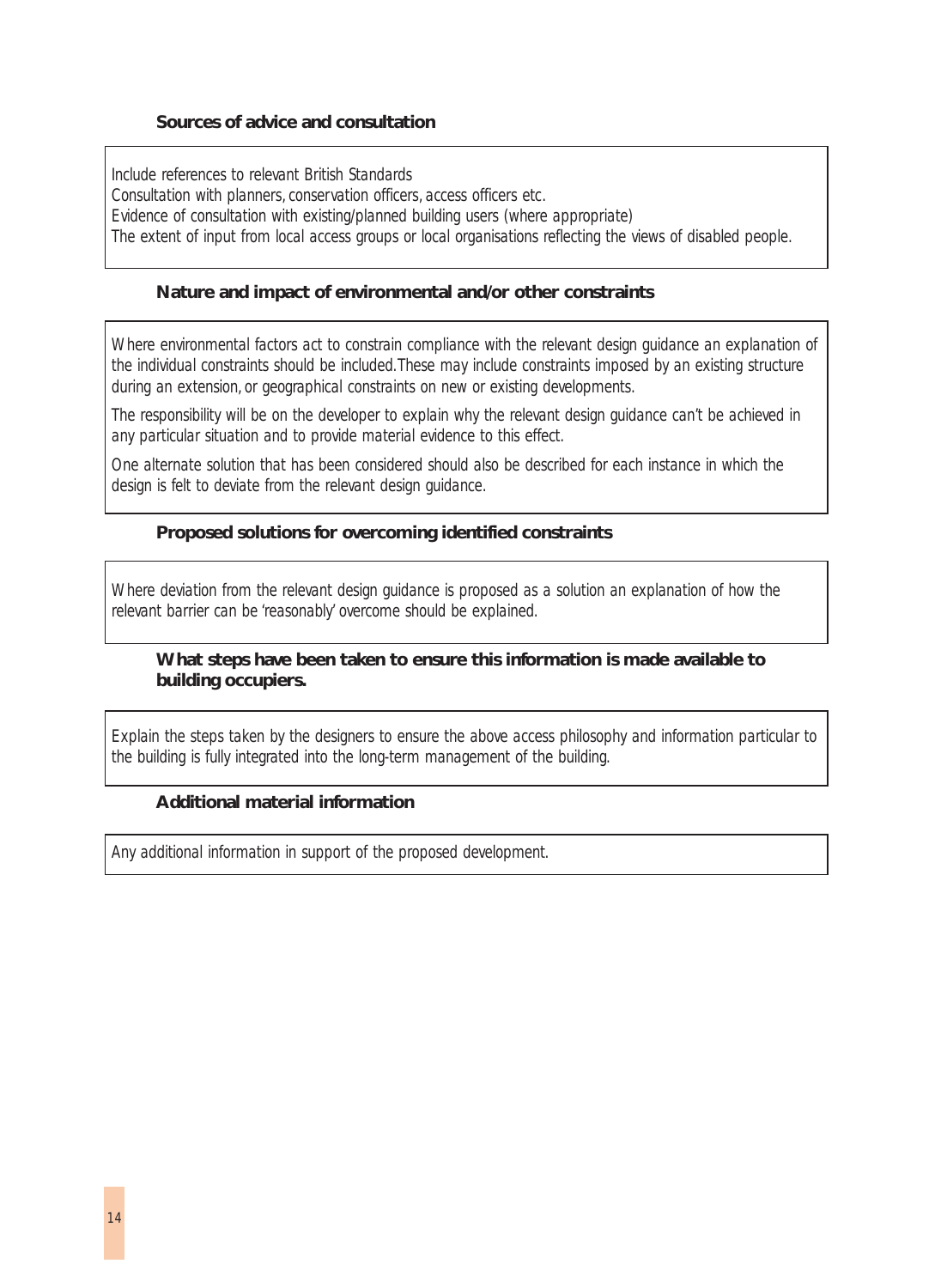- For disabled people, car access is vital. In car parks, provision should be made for disabled drivers and cars carrying disabled passengers. Parking should be provided as near to the principal entrance as possible and under cover is desirable. If payment is required, provide level and unobstructed access to pay and display units.
- The surface of a designated parking bay should be firm and level, slip resistant and have a 1200mm transfer zone alongside and at the rear of the vehicle.
- If people need to obtain tickets for pay and display parking, the ticket dispensing machines need to be accessible to wheelchair users and people of short stature.They should be adjacent to the designated parking and have controls between 750mm and 1200mm from ground level.



### **Car Parking Spaces**

- Guidance on designated parking, ticket dispensing machines, vehicular control barriers and multi-storey car parks can be found in BS 8300.
- The recommended numbers of reserved spaces vary in accordance with the type and capacity of car parks as follows:

#### **Car parks associated with employment premises and provided for employees and visitors.**

● 5% of the total parking capacity should be designated for disabled motorists.

#### **Car parks associated with shopping areas, leisure or recreational facilities**

- One space for each disabled employee plus 6% of the total capacity for visiting disabled motorists.
- Car parking spaces for the disabled should be signposted using the international symbol of the disabled (fig. 46, page 56), which can also be painted on the ground with the legend "Disabled Drivers Only."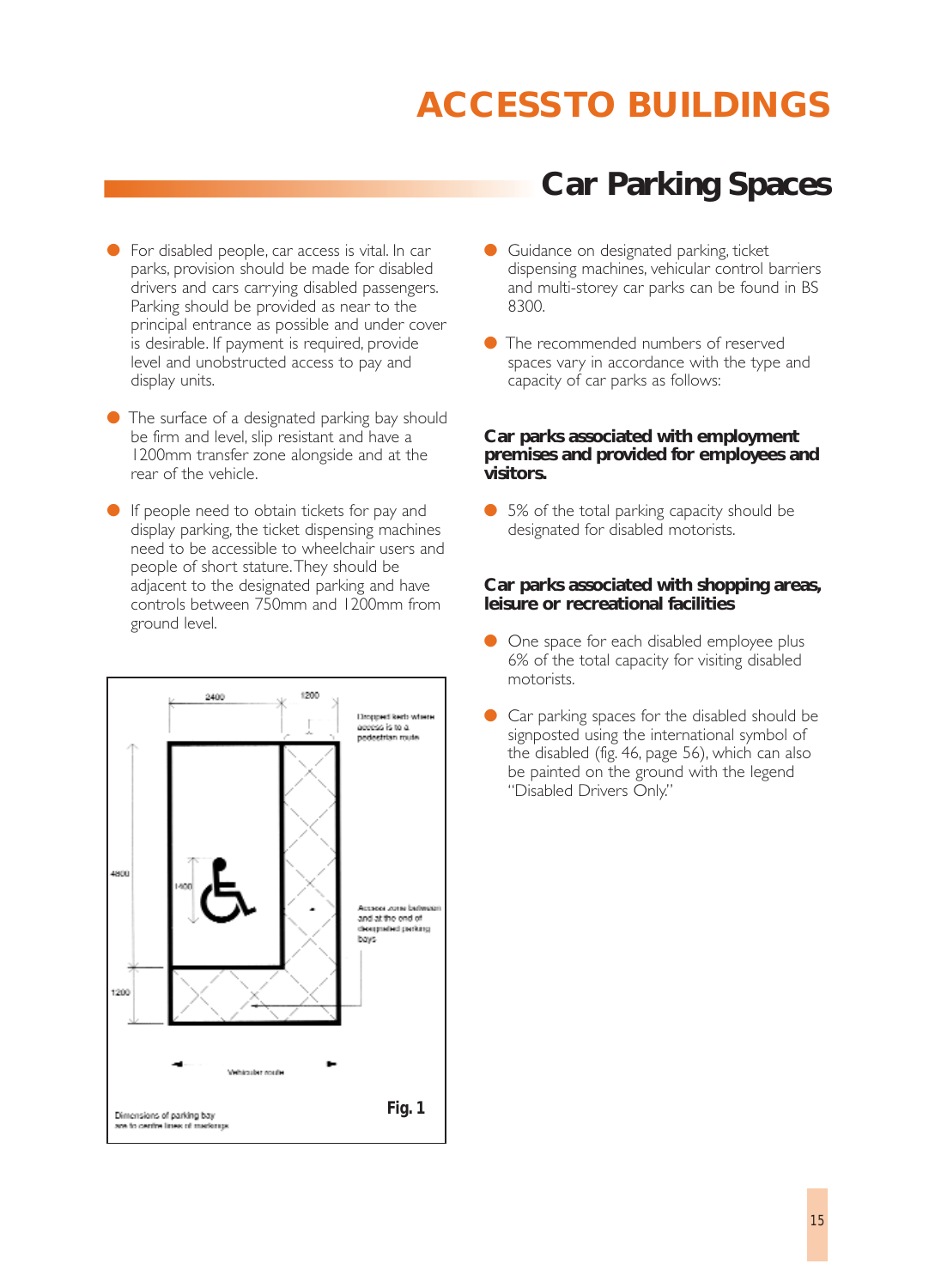● At changes in level and to slopes steeper than 1:15 a handrail and kerb should be provided. A lower rail and kerb should be provided as a

### **External Travel**

- Routes of travel across grass or paved areas should be highlighted.This can be achieved by contrasting colour, texture or by directional paving.
- Covers and gratings should be flush with pavings, the maximum gap being 18mm.
- Define footpath edges with either kerb, low rail or a surface change.



- Pedestrian crossing points require special attention.
- Red tactiles should be used at controlled crossings and buff coloured tactiles at uncontrolled crossings.





This layout is a general detail only. Further advice on exact layouts should be sought from the local Highway Authority.

*Fig. 4*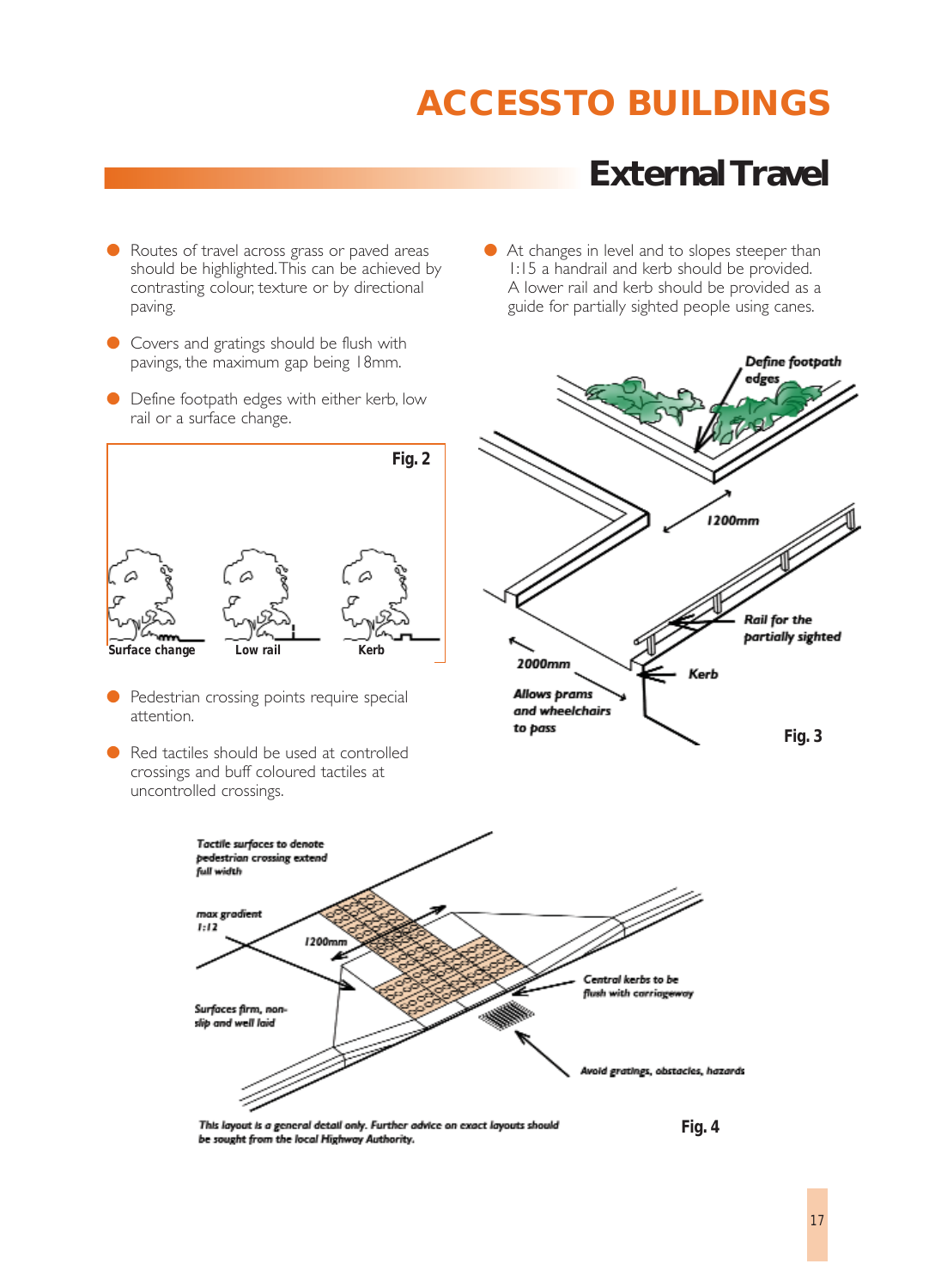### **External Hazards**

#### **LANDSCAPE FURNITURE**

● The provision of landscape furniture requires careful thought. It needs to be made distinguishable from the background, i.e. by colour contrast and should be detectable at low level for people with impaired vision.



- Avoid overhangs, especially at ground level.
- Guard against building projections by the use of (1) rails, (2) textured surfaces, (3) kerbs and planting, etc.

#### **DOORS**

● Doors which open outwards should not cause an obstruction on a path which runs along the face of a building, i.e. recess the doors or provide suitable guarding.





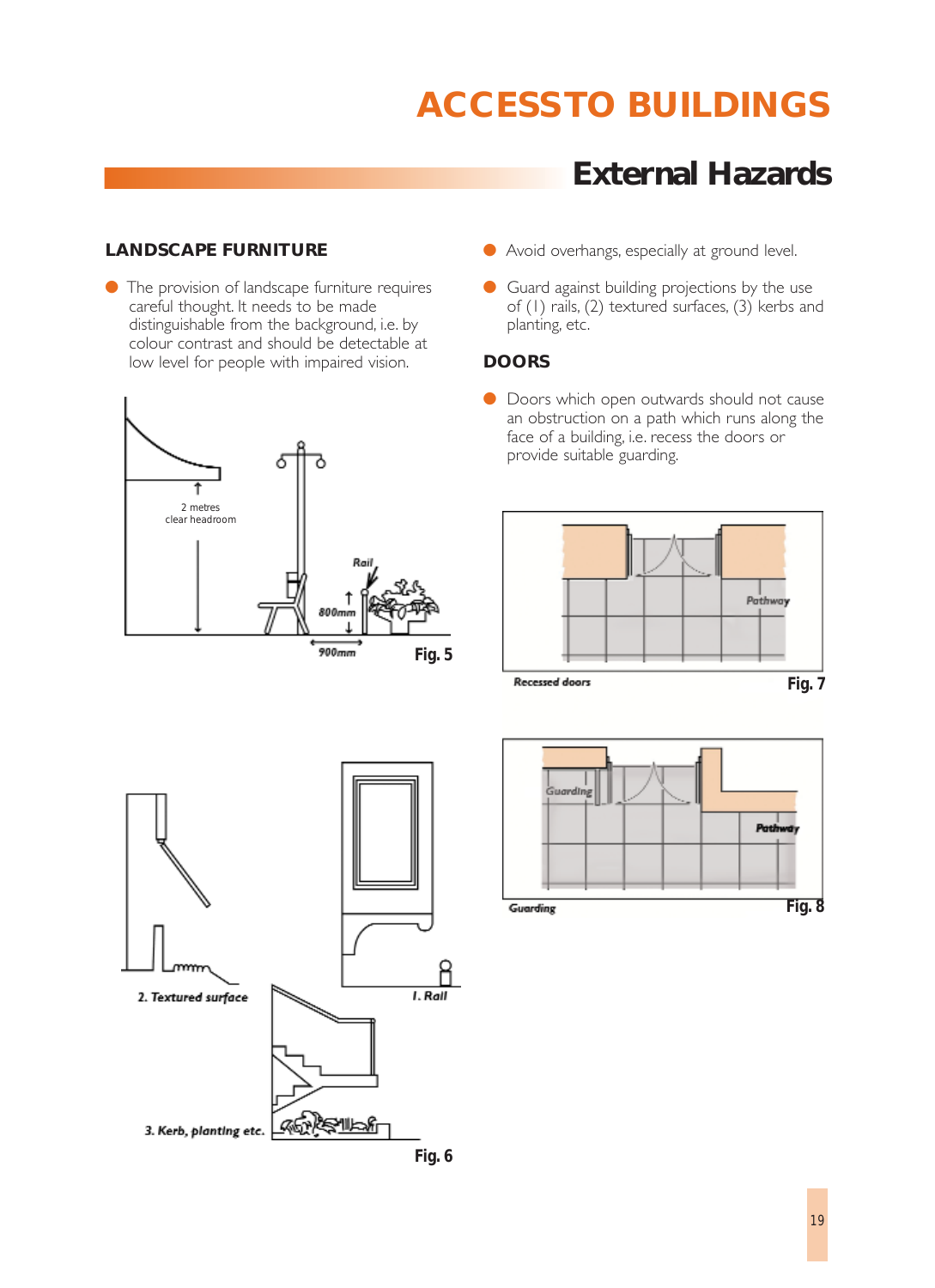## **Approach to the Building**

- There should be a convenient access into the building for disabled people, whether they are visitors to the building or work in it and whether they arrive on foot or in a wheelchair.
- If space outside the principal entrance is restrictive, an alternative accessible entrance in common use should be provided.
- Car parking spaces should be provided adjacent to the principal entrance or the accessible entrance in common use.

#### Table 1 **Limits for ramp gradients**

|                | Going of a flight Maximum gradient | Maximum rise |  |
|----------------|------------------------------------|--------------|--|
| 10 m           | 1:20                               | 500mm        |  |
| ង m            | 1:15                               | 333mm        |  |
| 2 <sub>m</sub> | 1:12                               | 166mm        |  |

#### Notes:

For goings between 2m and 10m, it is acceplable to interpolate between the maximum gradients, i.e. 1:14 for a 4m going or 1:19 for a 9m going (see Fig. 9).

Clearly signposted steps should be provided when the rise of the ramp exceeds 300mm. The surface of the ramp should be slip resistant and of a colour that contrasts visually with that of the landings.







**For further details refer to Approved Document M to the Building Regulations**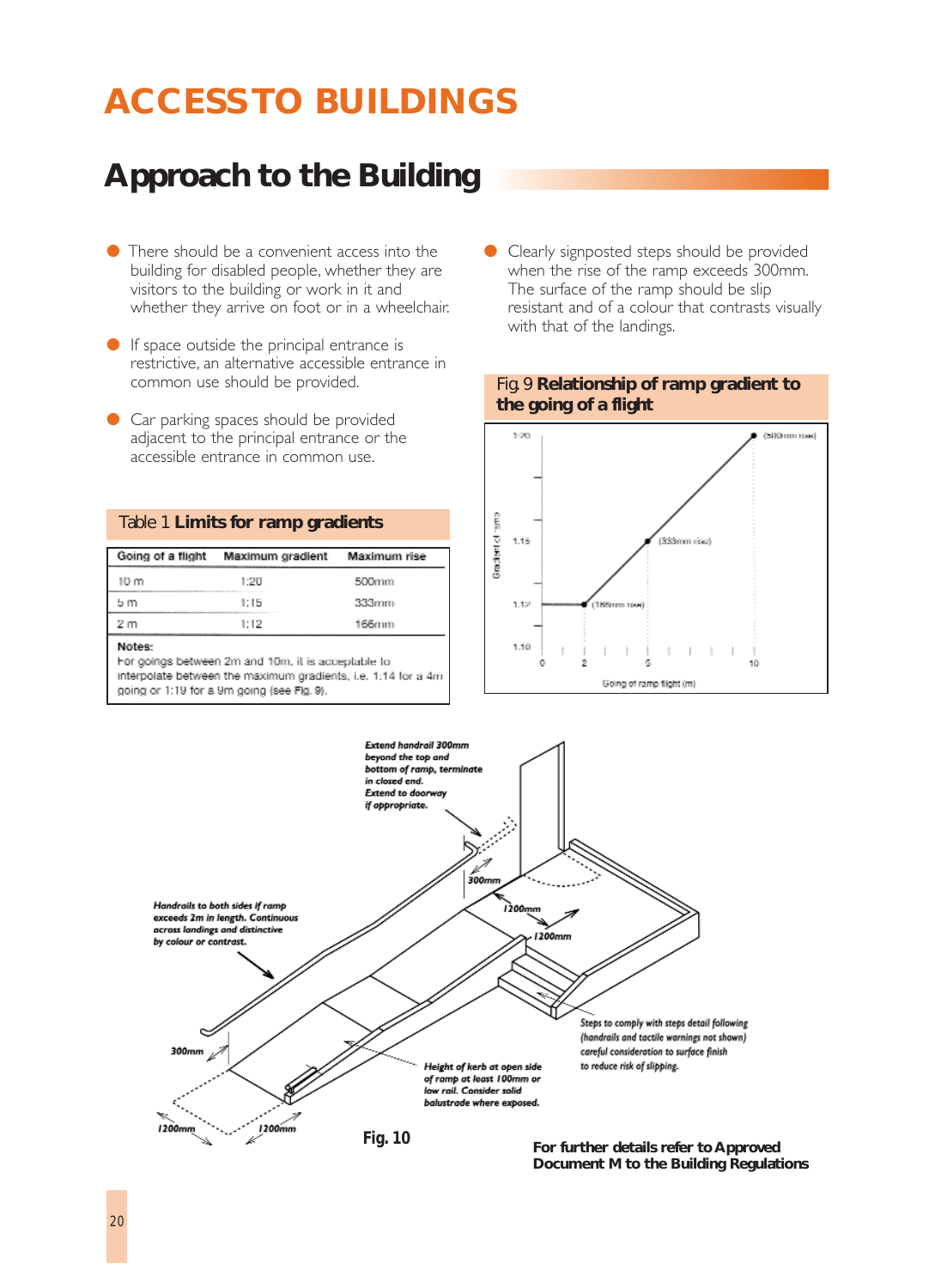### **Stepped Access**

- A corduroy hazard warning surface should be provided at top and bottom landings of a series of flights to give advance warning of a change in level.
- Rise of each step should be between 150mm and 170mm.
- Going of each step should be between 280mm and 425mm.
- Rise and going of each step should be consistent throughout the flight.
- Width of the flight should not be not less than 1.2m.

#### **For schools the preferred dimensions are 150mm rise and 280mm going**



#### Fig. 11 **Stepped access – key dimensions and use of hazard warning surface**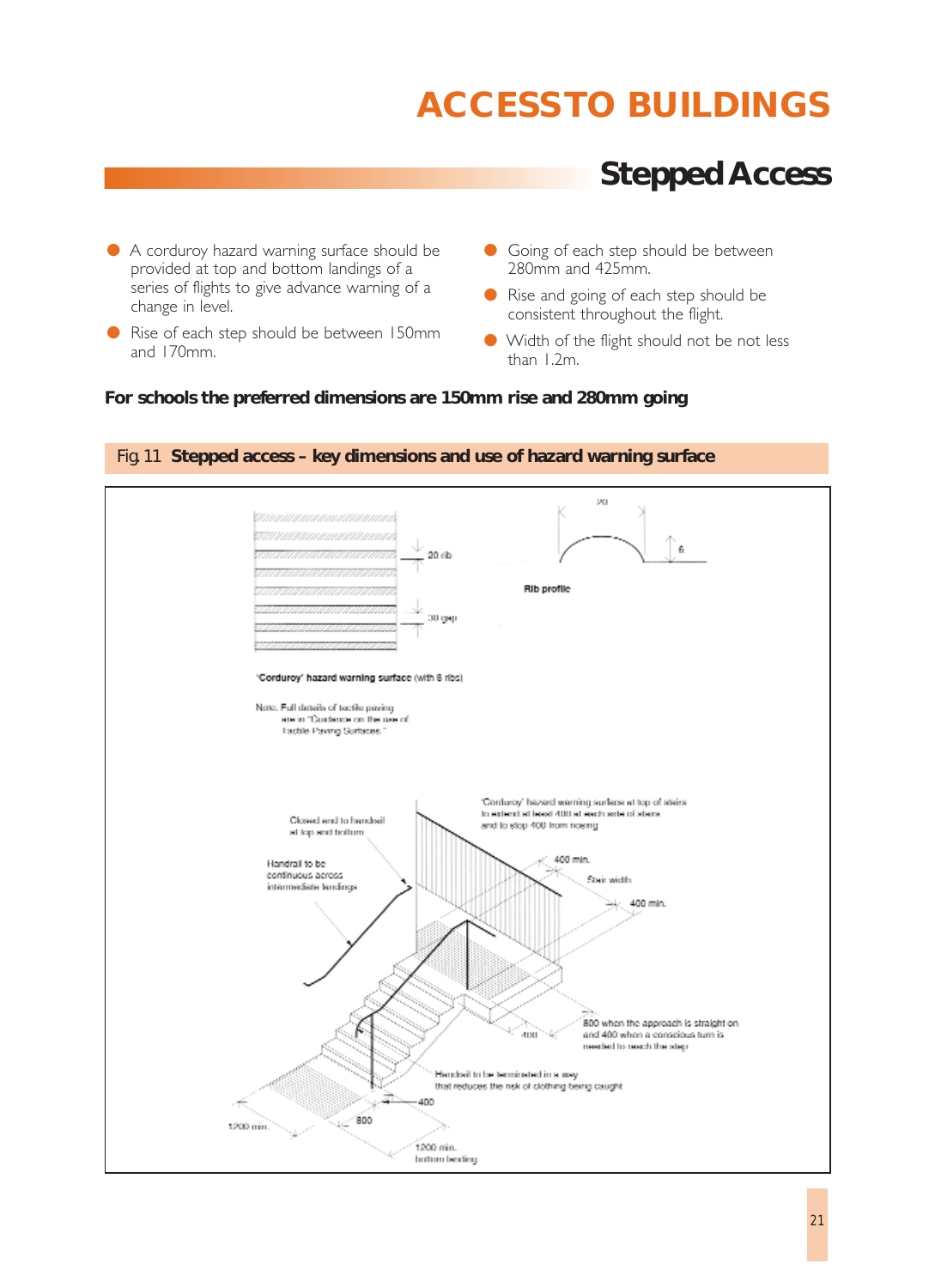## **Stepped Access**

#### Fig. 12 **External steps and stairs – key dimensions**



Fig. 13 **Examples of acceptable step profiles and key dimensions for external stairs**



#### **HANDRAILS**

- Should be between 900mm and 1000m above the surface of the ramp.
- Should be continuous along the flights and landings of steps and ramps.
- Should extend at least 300mm beyond the top and bottom of ramps and a flight or flights of steps whilst not projecting onto an access route.
- Should contrast visually from the background without being reflective.
- The surface should be slip resistant and not cold to the touch.
- The profile should be circular with a diameter of between 40mm and 45mm or oval, preferably with a diameter of 50mm.
- Should protrude no more than 100mm into the

surface width of ramp or stairs where this would impinge on the stair width requirement of Approved Document B (Fire Safety).

Should have a clearance of between 60mm and 75mm between the handrail and any adjacent wall surface.

#### Fig. 14 **Handrail design**

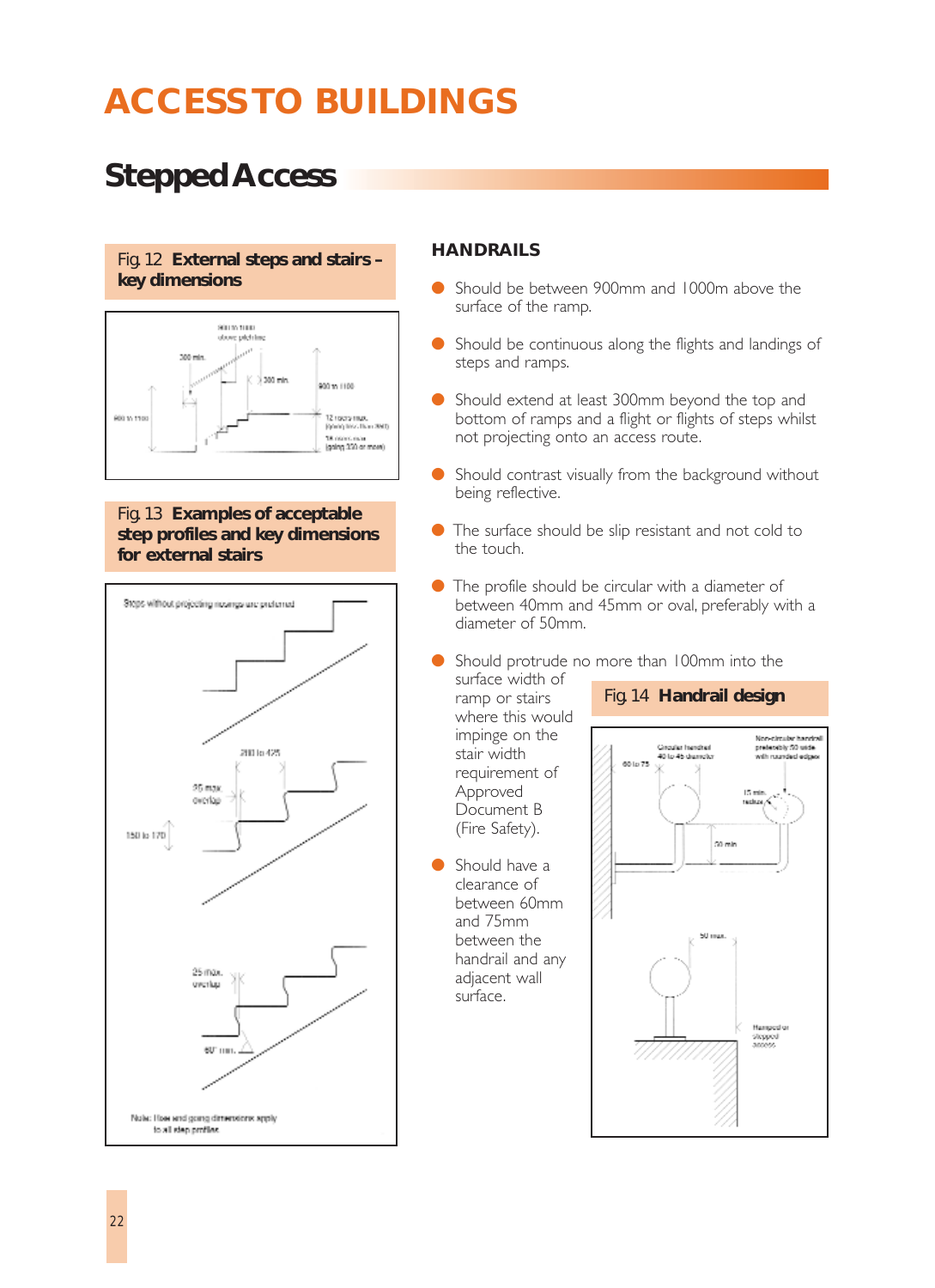### **Accessible Entrances**

#### **ACCESSIBLE ENTRANCES**

- Should be clearly signposted and should include the international symbol of access, from the edge of the site, and the principal entrance if this is not the accessible entrance. (Guidance on sign posting can be found in BS 8300).
- Any structural supports at the entrance should not be a hazard to the visually impaired.
- Should have a level landing at least 1500mm by 1500mm clear of any door swings immediately in front of the entrance and be of a material that does not impede wheelchair users.
- Door entry systems should be accessible to deaf and hard of hearing and people who cannot speak. (LED display) fitted between 750mm and 1000mm from floor level.
- The surface of any entrance matting should be level with the floor and should not impede wheelchair movement. Avoid coir matting, and changes in floor surfaces which are potential trip hazards.

#### **DOORS TO ACCESSIBLE ENTRANCES**

- Entrance doors can be manually operated, or power operated under manual or automatic control.
- Vision panels should comply with the minimum zone of visibility of between 500mm and 1500mm from floor level, if necessary interrupted between 800mm and 1150mm from floor level to accommodate a horizontal grab-rail.

#### Table 2 **Minimum effective clear widths of doors**

| Direction and<br>width of approach                         | New<br>buildings<br>(mm) | Existing<br>buildings<br>(mm) |
|------------------------------------------------------------|--------------------------|-------------------------------|
| Straight-on (without a turn or<br>oblique approach)        | 800                      | 750                           |
| At right angles to an access route<br>at least 1500mm wide | 800                      | 750                           |
| At right angles to an access route<br>at least 1200mm wide | 825                      | 775                           |
| External doors to buildings used<br>by the general public  | 1000                     | 775                           |

#### Note:

The effective clear width is the width of the opening measured at right angles to the wall in which the door is situated from the outside of the door stop on the door closing side to any obstruction on the hinge side, whether this be projecting door opening furniture, a weather board, the door, or the door stop (see Fig. 15). For specific guidance on the effective clear widths of doors in sports accommodation, refer to 'Access for Disabled People<sup>1</sup>, Design Guidance Note, Sport England ISBN 1-86078-1497

#### **MANUALLY OPERATED NON POWERED ENTRANCE DOORS**

- A non-powered door fitted with a self-closing device capable of closing the door against wind forces and the resistance of draught seals is unlikely to be openable by a wheelchair user or someone with limited strength.
- The opening force at the leading edge should be no greater than 20N.

**It should be noted that double buggies are wider than wheelchairs and this should be borne in mind when designing certain types of buildings.**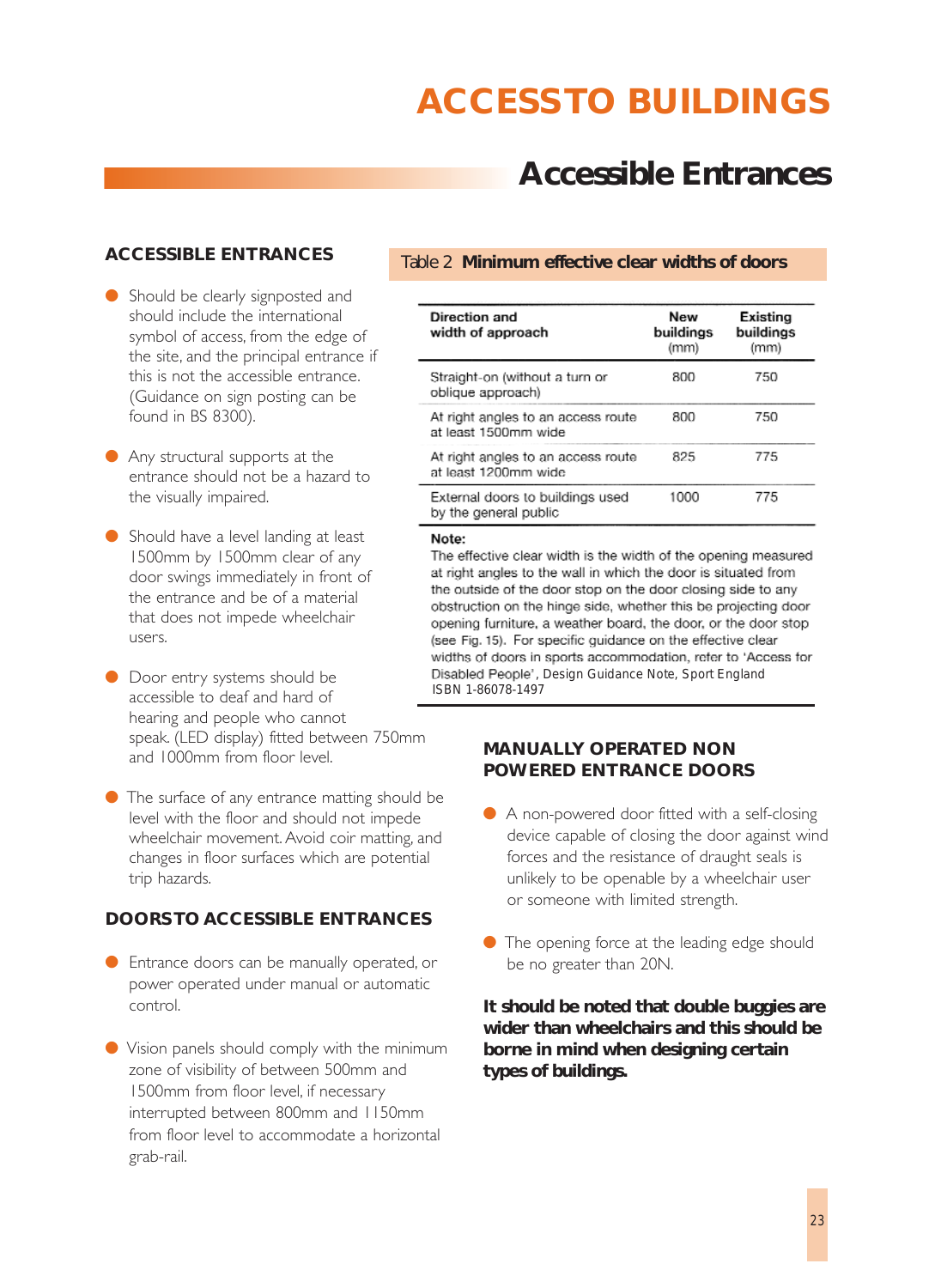### **Accessible Entrances**

#### **POWERED ENTRANCE DOORS**

- Manual control for powered entrance doors should be clearly distinguishable from the background, and located between 750mm and 1000mm from the ground level (to include swipe cards etc).
- Where the doors swing towards people approaching them visual and audible warnings should be provided.They should incorporate a safety stop if someone is passing through and revert to manual control or stay open in a power failure.

#### **GLASS ENTRANCE DOORS AND GLAZED SCREENS**

● Should be clearly defined with manifestation on the glass at two levels 850mm to 1000mm and 1400mm to 1600mm. Manifestation is a sign or a logo at least 150mm high.

#### Fig. 15 **Effective clear width and visibility requirements of doors**

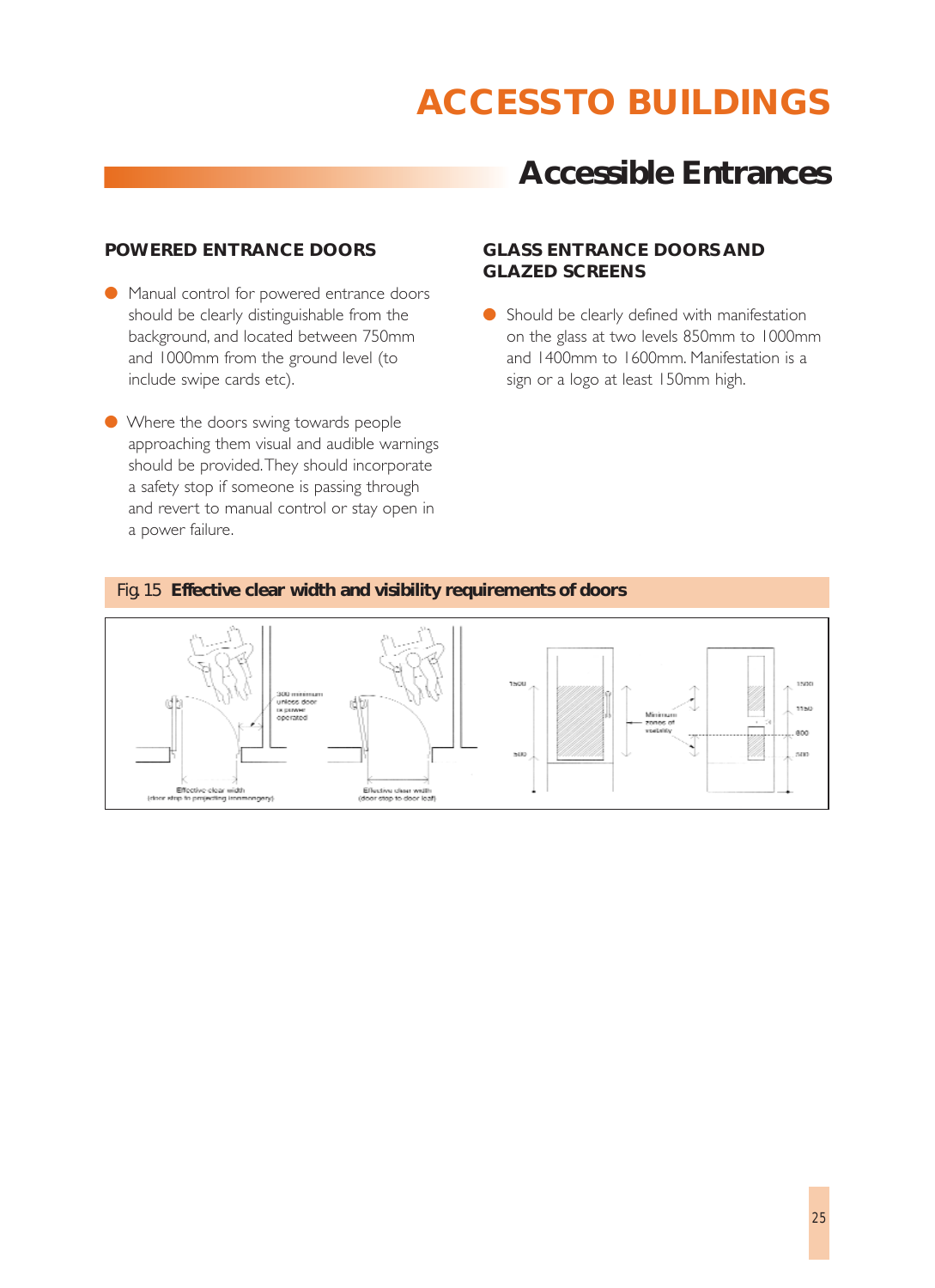### **Entrance Lobbies**

- Where entrance lobbies are incorporated in buildings, adequate space must be provided between doors.There should also be space for someone assisting the wheelchair user and for someone passing in the opposite direction.
- Thresholds should be flush, 15mm maximum, at both doorsets.
- Matwells should be flush (including the surrounds), close fitting and firm.
- $\bullet$  The door opening widths should apply to the inner doors as well as the outer doors.
- Lighting to reduce the contrast between the outside and the building's interior should be considered.
- The floor surface should be level, slip resistant and not impede the movement of wheelchairs or crutch users. Avoid coir matting and ensure any changes in floor materials do not create potential trip hazards.



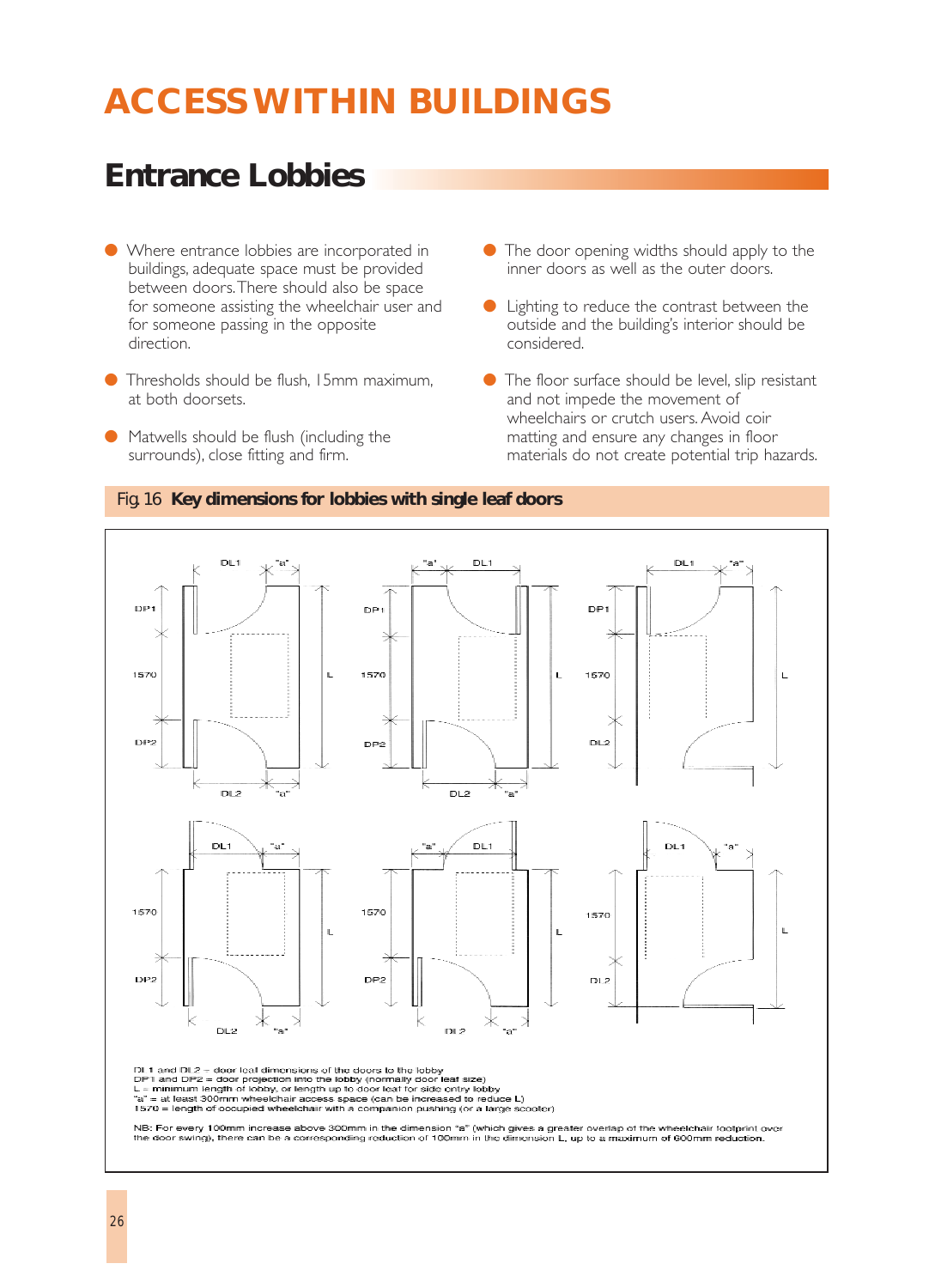### **Entrance Hall and Reception Area**

- Any reception point should be easily identifiable from the entrance doors or lobby and have a direct approach and be free from obstructions.
- Should be designed to accommodate both seating and standing visitors. At least one section of the counter should be at least 1500mm wide, no higher than 760mm with a knee recess not less than 700mm from floor level.
- Reception points should be provided with a hearing enhancement system.

**Guidance on aids to communication can be found in BS 8300**

### **Internal Doors**

#### **Design considerations similar to those for entrance doors apply to internal door** Refer to table 2 and fig. 15.

- The force needed to open the door manually should not exceed 20N.
- Doors should be distinguishable from the adjacent facades, as should be ironmongery (i.e. pull handles) from the actual door itself.
- Lever handles are preferable to knob sets.



● Doors should have a zone of visibility between 500mm and 1500mm from the floor, if necessary interrupted between 800mm and 1150mm from the floor, to accommodate an intermediate horizontal rail.

- Incorporate low-level protection from wheelchairs.Thresholds should be level with adjacent floor finishes.
- Fire doors particularly those in corridors should be held open with an electro-magnetic device, but self-close when:
	- Activated by a smoke alarm or fire alarm
	- Power supply fails
	- Activated by a hand operated switch.
- Fire doors to individual rooms should be fitted with swing-free devices that close when activated by smoke detectors, fire alarms and power failure.

#### **For guidance on fire doors and self-closers see Approved document M and BS 8300**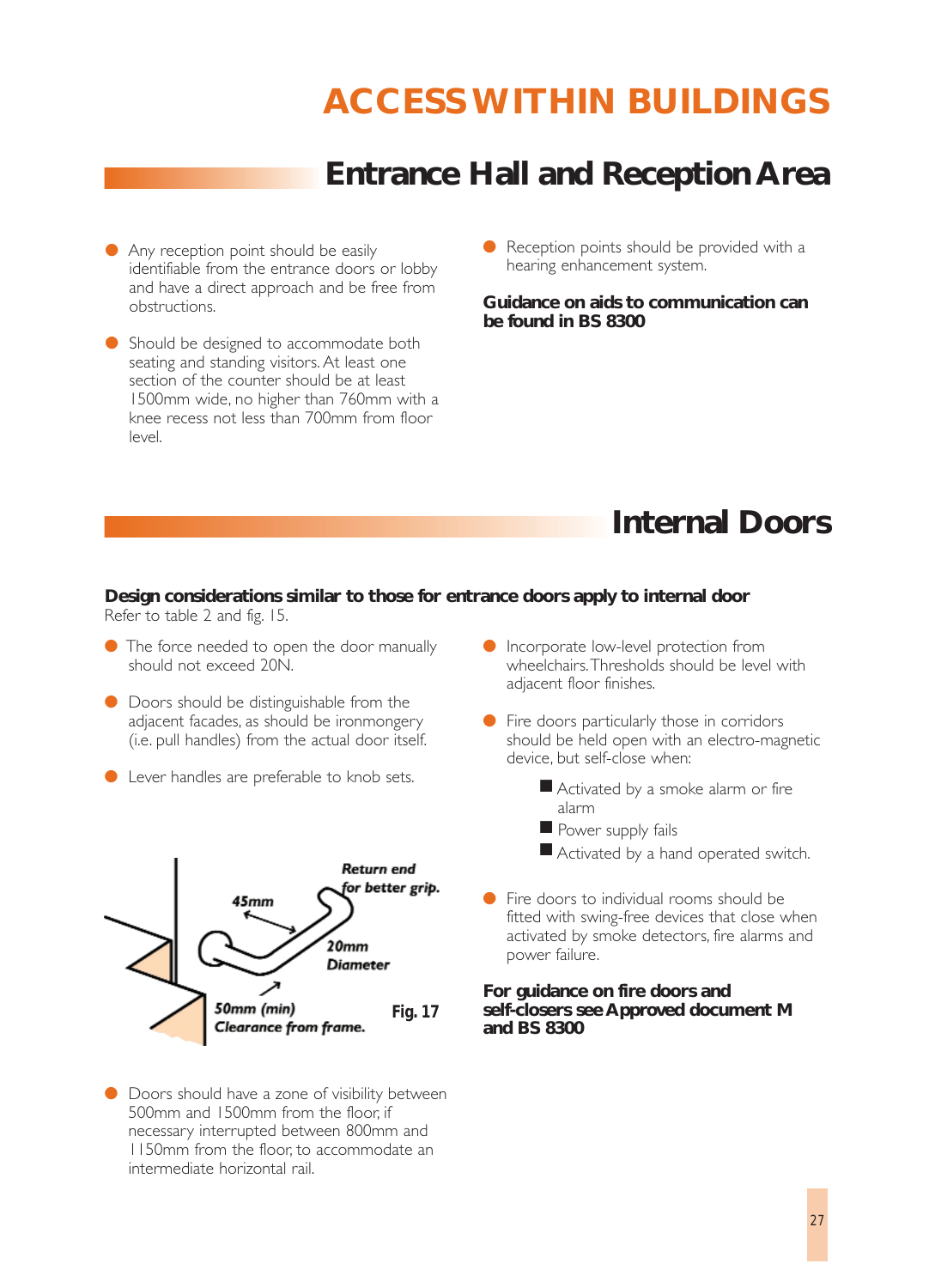### **Corridors and Passageways**

- In locations required to be accessible to wheelchair users, corridors and passageways need to be wide enough to allow for wheelchair manoeuvre and for other people to pass.
- Elements such as columns radiators and fire hoses should not protrude into the corridor, or where this is unavoidable a means of directing people around them, such as a visually contrasting guardrail should be provided.
- Unobstructed width should be at least 1200mm excluding any projections into the corridor.
- Where the unobstructed width of the corridor is less than 1800mm, passing places should be at least 1800mm long and 1800mm wide at reasonable intervals to allow wheelchairs to pass at corridor junctions and similar.
- A floor is classed as level if the gradient is no steeper than 1:60.
- Corridors of gradient between 1:20 and 1:60 should have rise no more than 500mm without a level rest area at least 1500mm long.
- If the corridor is 1:20 or steeper, refer to ramp details.
- Any door opening towards a corridor which is a major access route, should be recessed so that when fully open it does not project into the corridor.
- On a major access or escape route the wider leaf of a series of double doors with leaves of unequal widths is on the same side along the length of the corridor.
- Floor finishes should be slip resistant.
- Glass screens should have suitable manifestation.



*Shaded areas show required unobstructed space requirements for approaching doors.All dimensions are clear widths.*

*Fig. 18*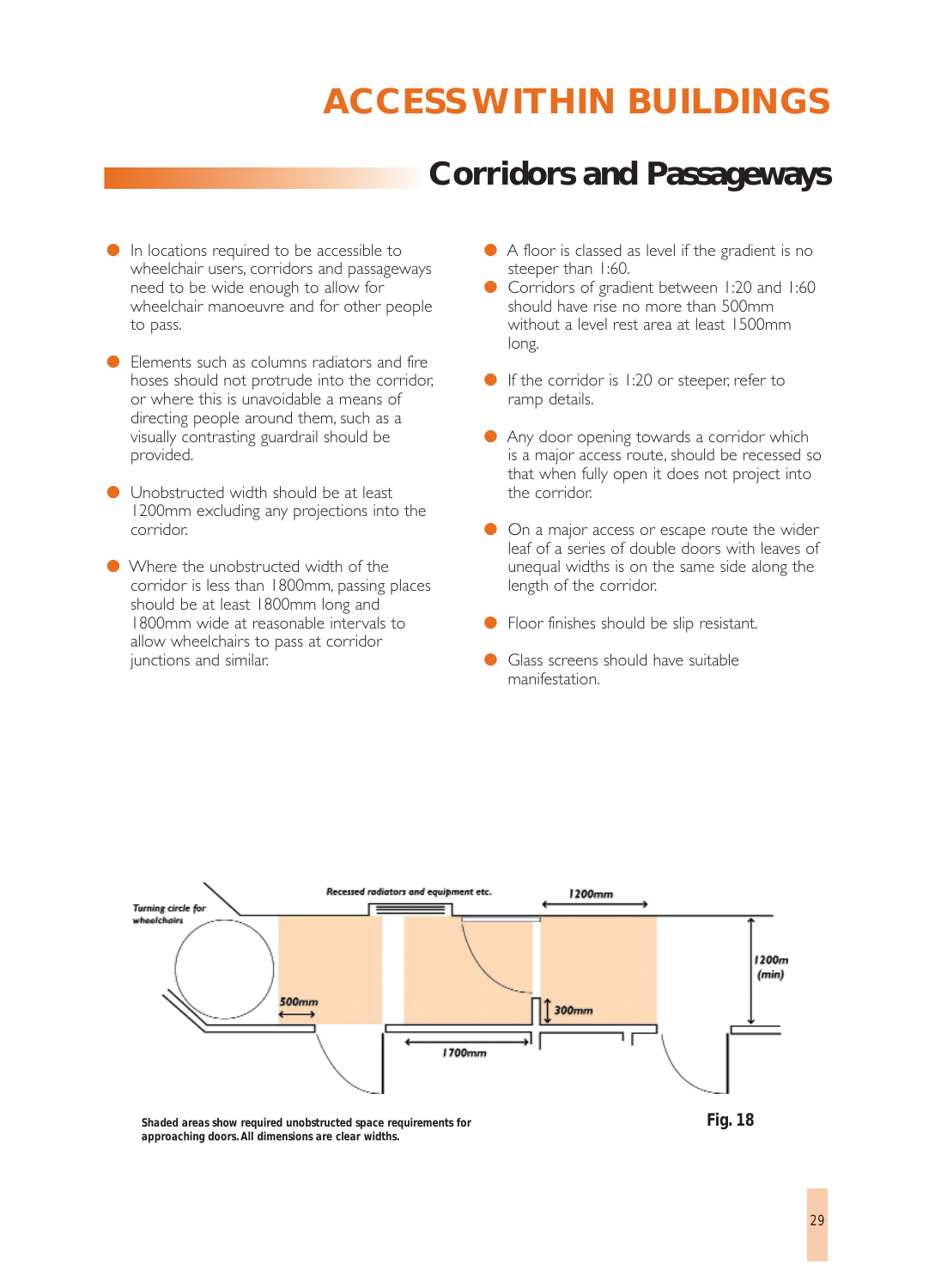### **Internal Stairs**

#### **Guidance as for stepped access except:**

- It is not reasonable to require a hazard warning surface at the head of internal stairs (since there is no recognised warning surface for use internally, which can be guaranteed not to constitute a trip hazard when used alongside flooring surfaces with different frictional resistance characteristics) .
- A flight between landings normally contains no more than 12 risers, but in very exceptional circumstances 16 risers in small premises may be provided where the plan area is restricted.
- The rise of each step should be between 150mm and 170mm.
- The going of each step should be at least 250mm.
- The provision for handrails is the same as for stepped access.





#### **Means of Escape**

**BS 5588 Part 8** allows for assisted means of escape in case of fire for people who cannot readily travel down through the building by the provision of suitable refuges, e.g. on staircases or in protected lobbies/corridors. Refuge space 700mm x 1200mm (min); 900mm x 1400mm preferred including manoeuvring space

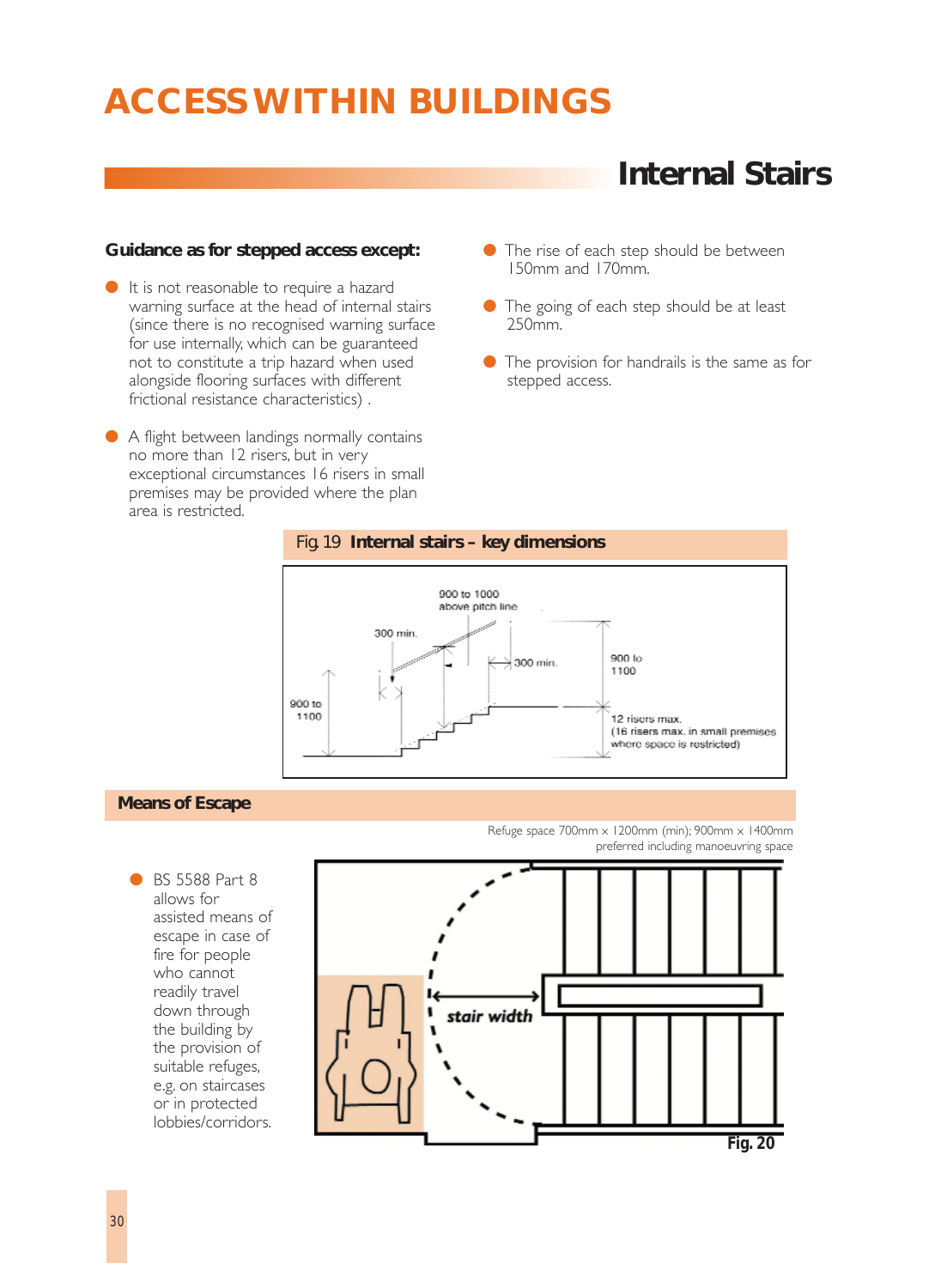### **Vertical Circulation within the Building**

#### **A passenger lift is the most suitable means of vertical access and should be provided wherever possible.**

However given the space constraints in some buildings it may not always be possible to provide a full passenger lift.

- Signs indicating the location of a lifting device accessible by mobility-impaired people should be clearly visible from the building entrance. Additionally a sign indicating the floor reached should be provided on each landing that can easily be seen from the lifting device and is visually contrasting.
- Whatever lifting device is chosen, internal stairs should always be provided, designed to suit the ambulant disabled and the visually impaired.

#### **Provision of Lifting Devices**

● New developments should have a full passenger lift serving all storeys.

- $\bullet$  For new developments where due to site constraints a full passenger lift cannot be provided, a lifting platform may be acceptable.
- Existing buildings may in exceptional circumstances have a wheelchair platform stairlift.

#### **Passenger Lifts**

- Minimum dimensions of the car should be 1100mm wide and 1400mm deep.
- For a lift that does not have room for a wheelchair user to turnaround a mirror should be provided to allow the user to see the space behind the wheelchair.
- Power operated sliding doors should provide a minimum clear opening of 800mm and be fitted with timing and re-opening activators to allow time for people and assistance dogs to enter or exit.
- Controls should be located between 900mm and 1200mm from the car floor and at be least 400mm from any return wall.



- Landing call buttons should be located between 900mm and 1100mm from the floor and at least 500mm from any return wall.
- Lift landing and car doors should contrast visually from adjoining walls.
- Audible and visual indication of lift arrival and location should be provided in the lift car and lift lobby. If the lift is to be used in an emergency it should conform with the relevant recommendations of BS 5588 part 8 (Code of Practice for Means of Escape for Disabled People).

### Fig. 21 **Key dimensions associated with passenger lifts**